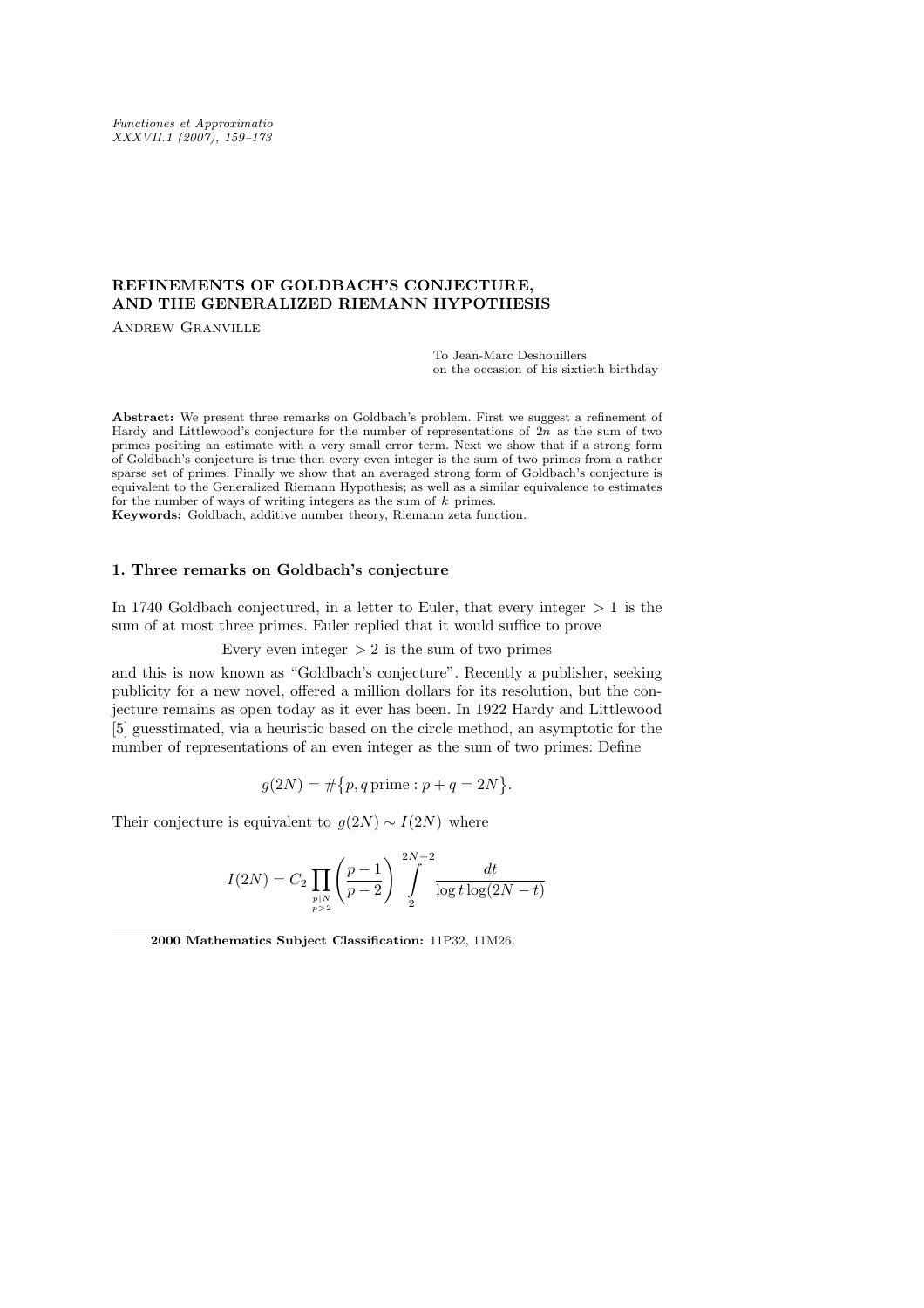and  $C_2$ , the "twin prime constant", is defined by

$$
C_2 = 2 \prod_{p>2} \left( 1 - \frac{1}{(p-1)^2} \right) = 1.320323\dots
$$

We believe that a better guesstimate for  $g(2N)$  is given by

$$
I^*(2N) := I(2N) \left( 1 - \frac{4}{\sqrt{2N}} \prod_{p \ge 3} \left( 1 - \frac{(2N/p)}{p-2} \right) \right), \tag{1.1}
$$

as we will discuss in Section 2; indeed it could well be that

$$
g(2N) = I^*(2N) + O\left(\frac{\sqrt{N}}{\log N} \log \log N\right).
$$

In analytic number theory it is usual to study the function  $\sum_{p^k \leq x} \log p$  in place In analytic number theory it is usual to study the function  $\sum_{p^k \leq x} \log p$  in place<br>of  $\sum_{p \leq x} 1$  since this lends itself more naturally to complex analysis; and then<br>to recover results about  $\sum_{p \leq x} 1$  by partial function

$$
G(2N) = \sum_{\substack{p+q=2N \ p,q \text{ prime}}} \log p \log q.
$$

The analysis of Hardy and Littlewood suggests that *G*(2*N*), plus some terms corresponding to solutions of  $p^k + q^l = 2N$ , should be very "well-approximated" by  $\overline{\phantom{a}}$  $\mathbf{r}$ 

$$
J(2N) := C_2 \prod_{p|N \atop p>2} \left( \frac{p-1}{p-2} \right) \cdot 2N,
$$

and the approximation  $g(2N) \sim I(2N)$  is then deduced by partial summation. (In fact we believe that  $G(2N) = J(2N) + O(N^{1/2+o(1)})$ .) However this was done ignoring the contribution of solutions to  $p^k + q^l = 2N$ . So, by including a suitable correction term to account for this (much like Riemann's "correction term" in estimating  $\pi(x)$  which takes account of the contribution of squares of primes in the explicit formula), we obtain the guesstimate  $I^*(2N)$  above.

If we believe that  $G(2N)$  is always very well approximated by  $J(2N)$  then, although this is too hard to prove, it may well be that some averaged form of this assertion is provable. In our first theorem we study the average of this difference.

**Theorem 1A.** *The Riemann Hypothesis is equivalent to the estimate*

$$
\sum_{2N \leq x} (G(2N) - J(2N)) \ll x^{3/2 + o(1)}.
$$

Attempting to generalize this to find an equivalent to the generalized Riemann Hypothesis is not quite so simple.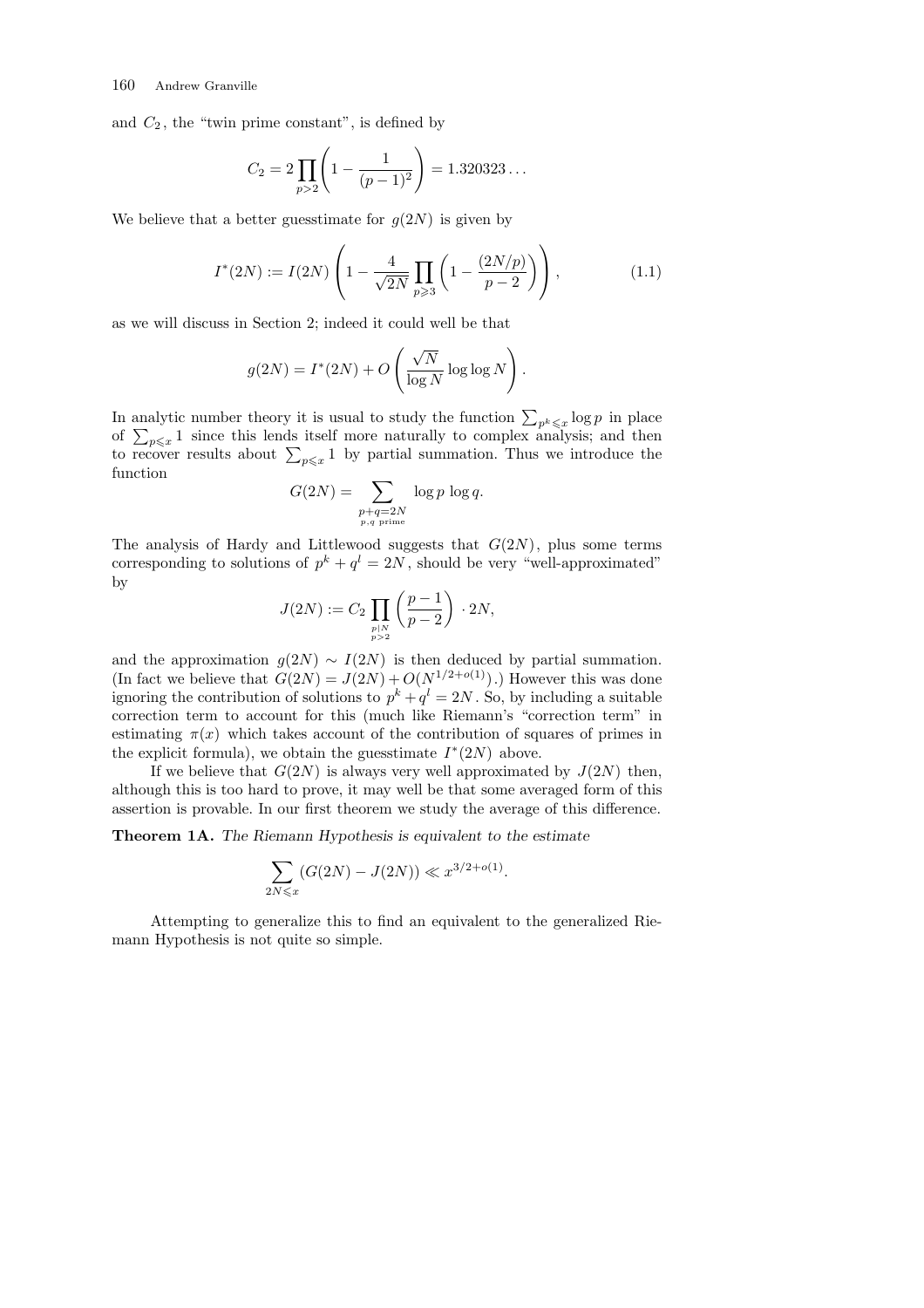**Theorem 1B.** *The Riemann Hypothesis for Dirichlet L*-functions  $L(s, \chi)$ , over *all characters*  $\chi$  mod  $m$  *which are odd squarefree divisors of*  $q$ , *is equivalent to the estimate*  $\overline{\phantom{a}}$ 

$$
\sum_{\substack{2N \leq x \\ 2N \equiv 2 \pmod{q}}} (G(2N) - J(2N)) \ll x^{3/2 + o(1)}.
$$

A similar result holds when the sum is over  $2N \equiv a \pmod{q}$  with  $(a, q) = 1$ . Thus we only get a result for characters of squarefree conductor when we consider these "usual" arithmetic progressions mod *q* . However we can get a result involving all Dirichlet characters when we consider the arithmetic progression 0 (mod *q*).

**Theorem 1C.** *The Riemann Hypothesis for Dirichlet L-functions*  $L(s, \chi)$ *,*  $\chi \mod q$ *is equivalent to the conjectured estimate*

$$
\sum_{\substack{2N \leq x \\ q|2N}} G(2N) = \frac{1}{\phi(q)} \sum_{2N \leq x} G(2N) + O\left(x^{1+o(1)}\right). \tag{1.2}
$$

However notice here that the main term is of size  $\leq_q x^2$  so the error term involves an amazing saving (that is, more than the "usual"  $x^{1/2+o(1)}$ ), which is unsatisfying.

It is worth noting that similar results hold when trying to write integers as the sum of *k* primes: Define

$$
G_k(n) = \sum_{p_1 + p_2 + \dots + p_k = n} \log p_1 \log p_2 \dots \log p_k
$$

so that  $G(n) = G_2(n)$ . After Vinogradov we know asymptotics for this sum for each sufficiently large *n*, when  $k \geq 3$  is given. In fact  $G_k(n) \sim J_k(n)$  for each  $n \equiv k \mod 2$ , where  $J_k$  is defined in Section 6. We prove the following.

**Theorem 1D.** *The Riemann Hypothesis is equivalent to the estimate*

$$
\sum_{\substack{n \leqslant x \\ n \equiv k \pmod{2}}} \left( G_k(n) - J_k(n) \right) \ll x^{k - 1/2 + o(1)}
$$

*.*

Theorems 1A and 1D are based on the estimate, obtained after summation on the explicit formula for the number of primes up to *x*:

$$
\sum_{n \leq x} G_k(n) = \frac{x^k}{k!} - k \sum_{\rho: \ \zeta(\rho) = 0 \atop |\text{Im}\rho| \leq x} \frac{x^{\rho+k-1}}{\rho(\rho+1)(\rho+2)\dots(\rho+k-1)} + O(x^{k-2+2B+o(1)}) \tag{1.3}
$$

where  $B = \sup \{ \text{Re } \rho : \zeta(\rho) = 0 \}.$ 

The prime number theorem states that there are  $\sim x/\log x$  primes  $\leq x$ implying that there are  $\sim x^2/2 \log^2 x$  sums  $p + q \leq x$  with  $p, q$  prime. Thus "on average" an even integer  $n \leq x$  has  $\sim x/\log^2 x$  representations as  $p+q$  with  $p,q$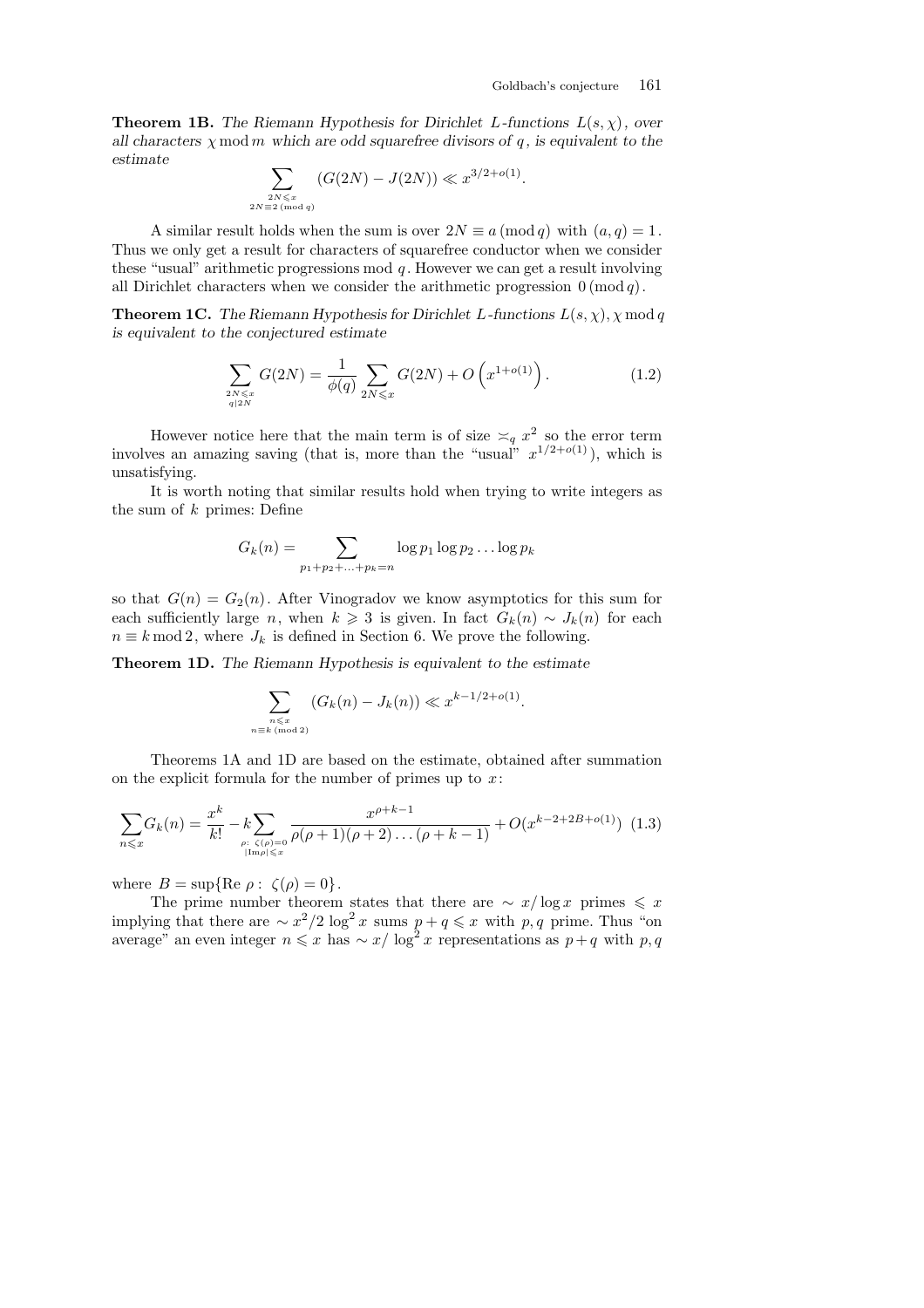prime. This is a lot of representations so one might think that finding at least one such representation would not be so difficult. In fact  $I(2N) \geqslant C_2(2N)/\log^2(2N)$ for all  $N \geq 4$ , so we might expect that

$$
g(2N) \ge C_2(2N)/\log^2(2N) \text{ for all } N \ge 2674.
$$

Musing on the expected large number of representations of each even integer *n* as the sum of two primes, it seems likely that there must exist a relatively "thin" subset *P* of the primes such that every even integer is the sum of two primes in *P*. Define  $P(x)$  to be the number of elements of *P* up to *x*. There are  $\leqslant$   $(P(x)^{2} + P(x))$  /2 distinct pairs  $p + q \leqslant x$  with  $p, q \in P(x)$ , so if every even integer is the sum of two primes in  $P(x)$  then

$$
x/2 - 1 \leqslant \left( P\left( x \right)^2 + P\left( x \right) \right) / 2,
$$

and thus  $P(x) \geqslant \sqrt{x-1}$  for  $x \geqslant 4$ . Our goal, then, is to show that if the Goldbach conjecture is true then there is such a set *P* with  $P(x)$  "close" to  $\sqrt{x}$  (note that if we take *P* to be the set of all primes then *P*(*x*) *∼ x/* log *x,* which is much bigger  $\lim_{x \to a}$  we take.

The Central Limit Theorem tells us that large sets of random choices, taken together, tend to converge to a predictable distribution, the "Bell curve". This extraordinary tendency allows us to use randomness in all sorts of surprising ways to prove results in "non-random" problems — This viewpoint was championed by Paul Erdös and discussed in detail in [1]. We use this here to prove:

**Theorem 2.** *Suppose that there exists a constant*  $\gamma > 0$  *such that every even integer*  $n > 2$  *can be written in more than*  $\gamma n / \log^2 n$  *ways as*  $p+q$  *with*  $p, q$  *prime. Then there exists a constant*  $\eta > 0$  *such that there is an infinite set of primes*  $P$ , *with no more than*  $\eta \sqrt{x \log x}$  *elements*  $\leq x$ *, such that every even integer n can be written as*  $p + q$  *with*  $p, q \in P$ .

We shall show that there is such a "thin" set of primes *P* with this property, via a fairly simple application of the Central Limit Theorem. We also indicate, via probabilistic considerations, why we believe that any such set *P* must have *√*  $\liminf P(x)/\sqrt{x \log x} > 0$  Note that, "on average", an even integer *n* has about log *n* representations as  $p + q$  with  $p, q \in P$ , far fewer than before.

Wirsing [16] showed that for any integer  $k \geq 3$ , there is a set of primes *P*, with  $\ll (x \log x)^{1/k}$  elements  $\leq x$ , such that every integer  $n \equiv k \mod 2$  can be written as  $p_1 + p_2 + \ldots + p_k$  with  $p_1, p_2, \ldots, p_k \in P$ . In fact our Theorem 2 follows from Wirsing's Theorem 1 (though was not observed by  $\text{him}$ )<sup>1</sup>. We were inspired to prove the above result after reading [15] on a related question, and before seeing [16].

This result is conditional (on Goldbach's Conjecture) and it is desirable to prove something like this unconditionally: By very similar methods we will prove the following:

<sup>&</sup>lt;sup>1</sup> The right side of the hypothesis (8) in [15] should be " $M(x)x^{-1/k}$ ", not " $M(x)^{-1/k}$ ".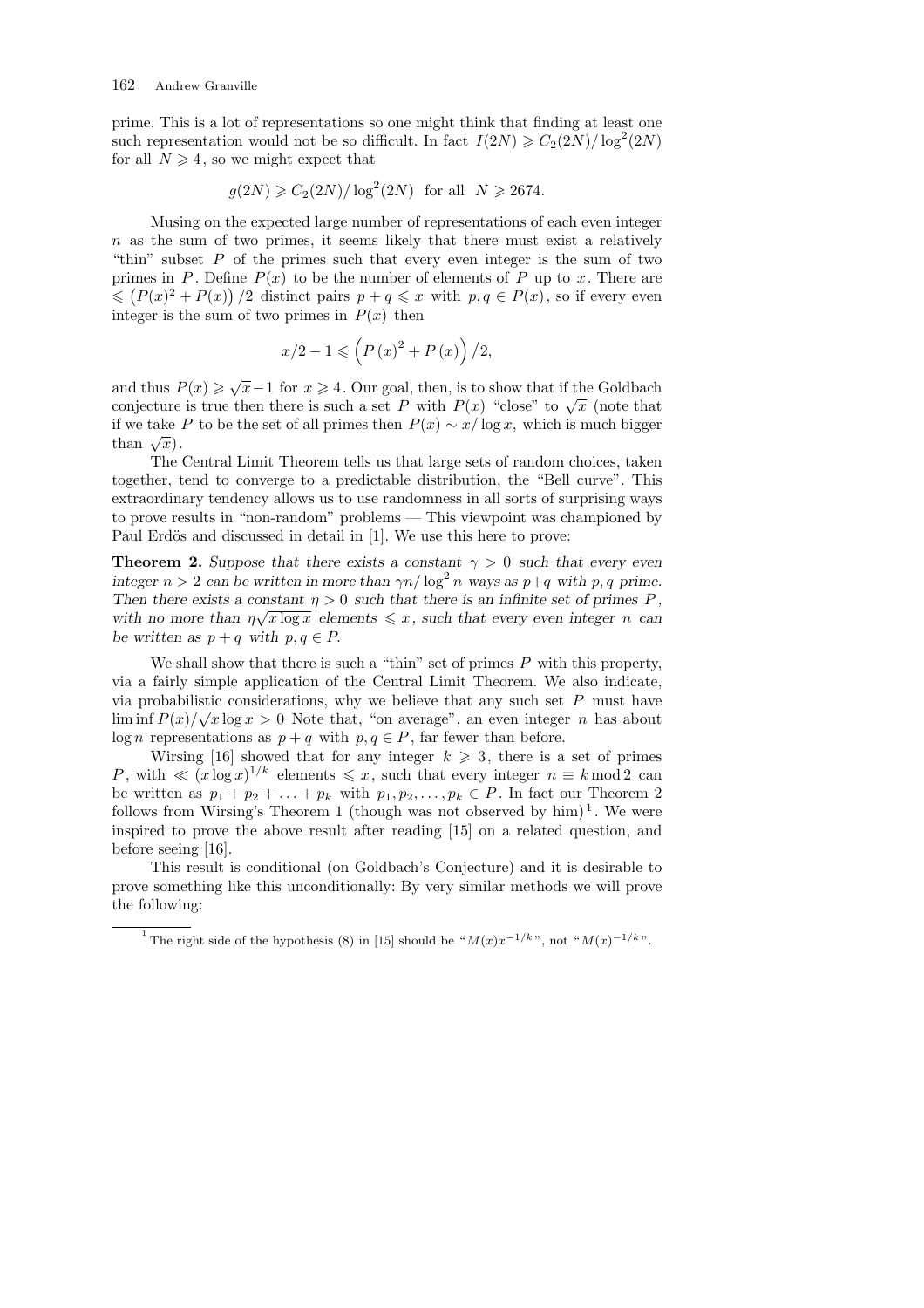**Theorem 3.** For any  $\varepsilon > 0$  there exists a constant  $\kappa_{\varepsilon} > 0$  such that there exists *a set of primes P<sup>ε</sup> with*

$$
P_{\varepsilon}(x) \leq \kappa_{\varepsilon}\sqrt{x}
$$
 for x sufficiently large,

*for which all but at most*  $\epsilon x$  *even integers up to*  $x$  *can be written as*  $p + q$  *with*  $p, q \in P_{\varepsilon}(x)$ .

Letting  $\varepsilon \to 0$  we can deduce the following

**Corollary.** Let  $g(x)$  be any function that  $\rightarrow \infty$  as  $x \rightarrow \infty$ . There exists a set of *primes P* such that  $P(x) \leq \sqrt{x}g(x)$  for *x* sufficiently large for which all but  $o(x)$ *even integers up to x can be written as*  $p + q$  *with*  $p, q \in P(x)$ .

We will also try to justify our belief later that this cannot be improved.

Let us now review what is known, and what we need to know about Goldbach's problem, and about the Central Limit Theorem.

## **2. A brief history of Goldbach's problem: A refined conjecture**

Computers have verified that every even integer  $2n \leq 4 \cdot 10^{14}$  is the sum of two primes [12]. Chudakov [2], Van der Corput [13] and Estermann [4] showed in 1937 that "almost all" integers are the sum of two primes (that is, all but  $o(x)$  up to *x*): In 1976 Montgomery and Vaughan [9] showed that the number of exceptions is  $O(x^{1-c})$  for some  $c > 0$ , and recently Pintz [10] announced that one can take  $c = 1/3$ . In 1937 Vinogradov [14] showed that every sufficiently large odd integer is the sum of three primes; and in 1995 Ramaré [11] showed that every integer  $> 1$ can be written as the sum of at most seven primes

The modern heuristic to obtain the constant  $C_2 \prod_{p>2} p_p$ *p*<sup>−1</sup> *p*<sup>−2</sup>
in *I*(2*N*) runs as follows: For each prime *l*, if we take integer  $p$  "at random" then the probability that *l* does not divide *p* is  $1 - 1/l$ ; and similarly for *q*. However if we pick *p* "at random" and  $q = 2N - p$  then *l* divides p or q if  $p \equiv 0 \mod l$  or  $p \equiv 2N \mod l$ , respectively. So the probability that *l* does not divide either *p* or *q* is  $1 - \frac{2}{l}$  if *l*  $\frac{1}{2}$ *N*, and is 1 − 1/*l* if *l* divides 2*N*. Therefore "the ratio" of these probabilities is, 2 if  $l = 2$ , and is

$$
\frac{1 - 2/l}{(1 - 1/l)^2} \text{ times } \begin{cases} 1 & \text{if } l \nmid 2N \\ (l - 1)/(l - 2) & \text{if } l \mid 2N, l \geq 3. \end{cases}
$$

We will modify this to justify the refinement  $I^*$  of  $I$ , when approximating  $g$ . Let

$$
E(2N) = \sum_{\substack{p^k + q^l = 2N \\ k, l \ge 1 \\ k+l \ge 3}} \log p \log q.
$$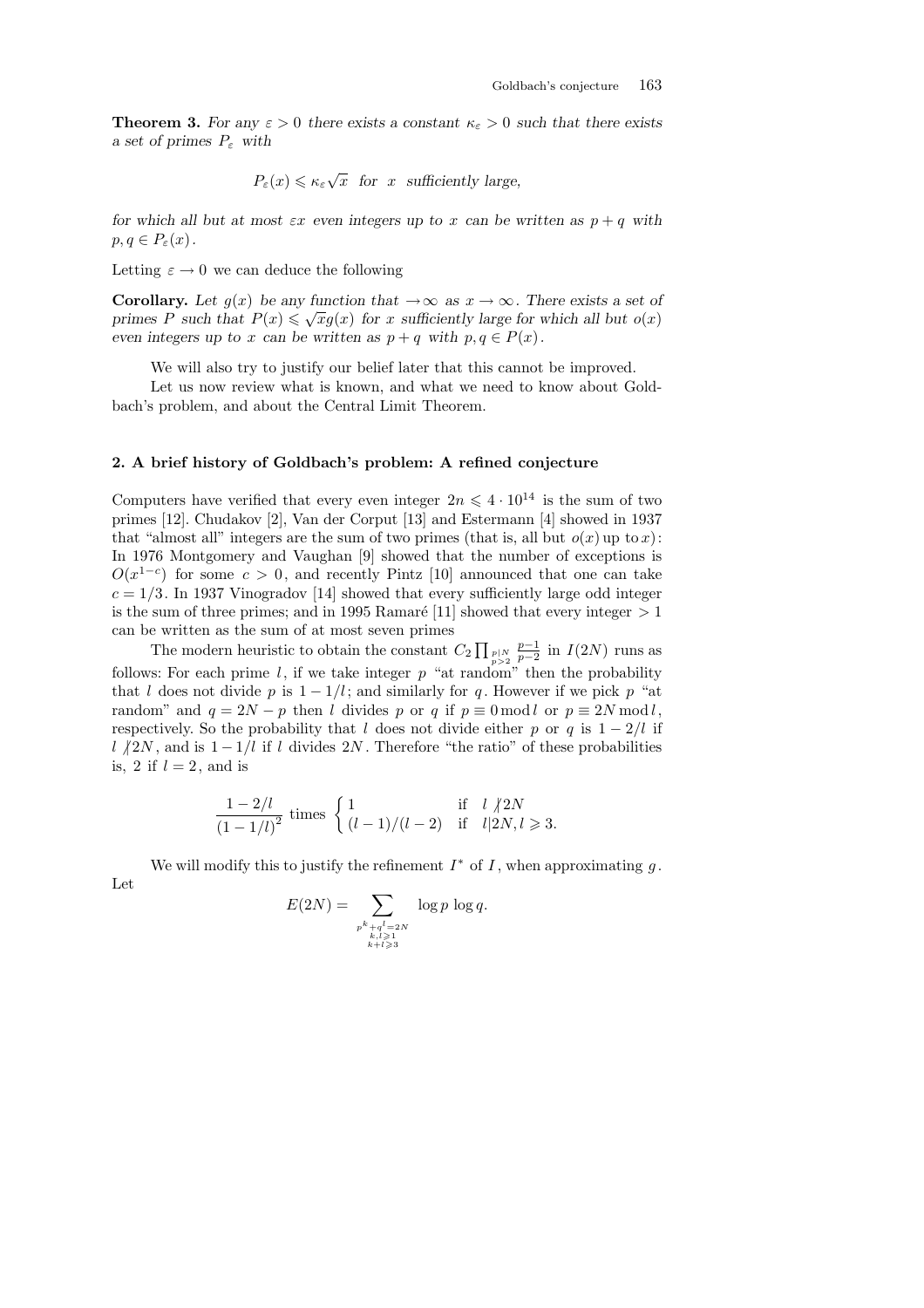First note that

 $\overline{a}$ 

$$
\sum_{\substack{p^k + q^l = 2N \\ k \ge 3}} \log p \log q \le \log^2 N \cdot \sum_{\substack{p^k \le 2N \\ k \ge 3}} 1 \ll N^{1/3} \log^2 N,
$$

and a similar argument works for  $l \geq 3$ . Also it is well-known that there are  $N^{o(1)}$ pairs of integer  $p, q$  with  $p^2 + q^2 = 2N$ . Thus

$$
E(2N) = 2 \sum_{p+q^2=2N} \log p \log q + O(N^{1/3} \log^2 N).
$$

Now, when we study solutions to  $p+q^2 = 2N$  we find that *l* divides p if and only if  $2N \equiv q^2 \mod l$ . Thus if  $(2N/l) = 0$  or −1 then *l* divides pq if and only if  $q \equiv 0 \mod l$ . If  $(2N/l) = 1$  then there are 2 non-zero values of  $q \mod l$  for which *l* divides  $p$ , and we also need to count when *l* divides  $q$ . Therefore our factor is 2 if  $l = 2$ , and

$$
\frac{\left(1 - \frac{2 + (2N/l)}{l}\right)}{(1 - 1/l)^2} \quad \text{times} \quad \begin{cases} 1 & \text{if} \quad l \not| 2N \\ (l - 1)/(l - 2) & \text{if} \quad l | 2N, l \geq 3. \end{cases}
$$

Now  $\#\{m, n > 0 : m + n^2 = 2N\} = \sqrt{2\pi}$  $2N + O(1)$  so we predict that

$$
\sum_{p+q^2=2N} \log p \log q \sim \prod_{l \geqslant 3} \left(1 - \frac{(2N/l)}{l-2}\right) C_2 \prod_{\substack{p|2N \ p>2}} \left(\frac{p-1}{p-2}\right) \sqrt{2N}.
$$

and thus, after partial summation, that

$$
2\sum_{\substack{p+q^2=2N \ p,q \,\mathrm{prime}}} 1 \sim 4 \prod_{l \geqslant 3} \left(1 - \frac{(2N/l)}{l-2} \right) C_2 \prod_{\substack{p|2N \ p>2}} \left( \frac{p-1}{p-2} \right) \frac{\sqrt{2N}}{\log^2(2N)}.
$$

Subtracting this from  $I(2N)$ , we obtain the prediction  $I^*(2N)$ , as in (1.1). We can give the more accurate prediction

$$
C_2 \prod_{\substack{p \mid N \\ p>2}} \left( \frac{p-1}{p-2} \right) \int\limits_{2}^{2N-2} \frac{1}{\log t \log (2N-t)} \left( 1 - \prod_{p \geqslant 3} \left( 1 - \frac{(2N/p)}{p-2} \right) \left( \frac{1}{\sqrt{t}} + \frac{1}{\sqrt{2N-t}} \right) \right) dt
$$

with this method, though this is also significantly trickier to calculate.

One might guess that the distribution of

$$
\frac{g(2N)-I^*(2N)}{\sqrt{I^*(2N)}}
$$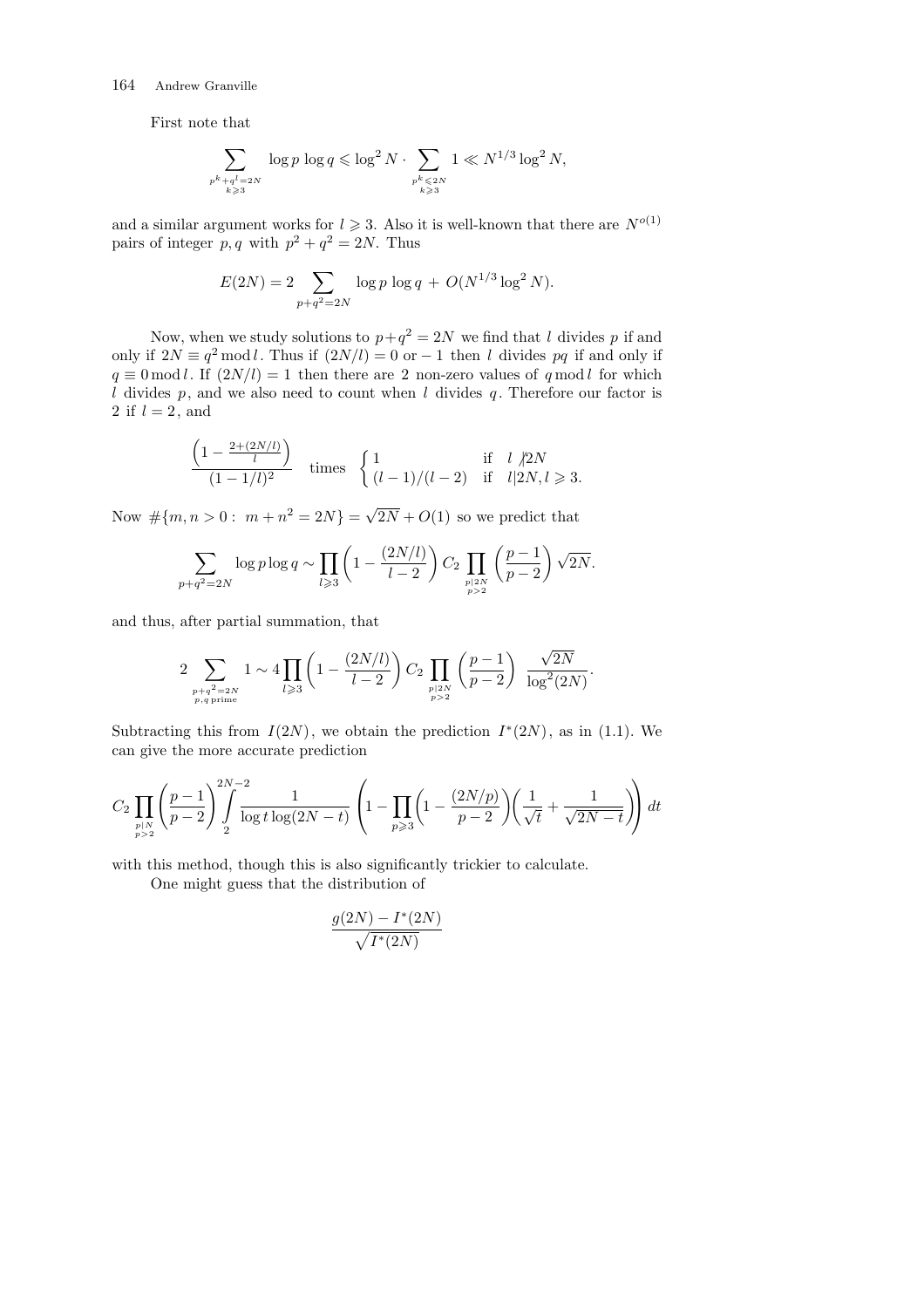looks Normal; though computer experiments with small 2*N* by me, and for larger 2*N* by Richstein, do not seem to justify this guess. It would be good to understand why not.

## **3. The Central Limit Theorem and the proofs of the Theorems**

Let  $X_1, X_2, \ldots X_k$ , be independent random variables and let  $Y = X_1 + \ldots + X_k$ .<br>Evidently  $\mathbb{E}(Y) = \sum_{i=1}^k \mathbb{E}(X_i)$  and a simple computation reveals that the variance

$$
\mathbb{V}(Y) := \mathbb{E}\left(\left(Y - \mathbb{E}(Y)\right)^2\right) = \sum_{i=1}^k \mathbb{V}(X_i).
$$

Now  $\mathbb{V}(X_i) = \mathbb{E}(X_i^2) - \mathbb{E}(X_i)^2$ , so if  $X_i$  only takes values 0 or 1 then  $X_i^2 = X_i$  so that  $\mathbb{V}(X_i) = \mathbb{E}(X_i) - \mathbb{E}(X_i)^2 \leq \mathbb{E}(X_i)$ .

The central limit theorem tells us that if  $\mathbb{E}(Y) \to \infty$  as  $k \to \infty$  then the probability that  $Y \n\t\leq \mathbb{E}(Y) + \tau \sqrt{\mathbb{V}(Y)}$  tends to

$$
\frac{1}{\sqrt{2\pi}}\int\limits_{-\infty}^{\tau}e^{-t^2/2}\;dt,
$$

a remarkable result.

In this paper we need explicit results for "small"  $k$  in the case that the  $X_i$ 's only take values 0 or 1. In this case Chernoff's Theorem [1] is particularly useful:

$$
\mathrm{Prob}\bigg(\big|Y - \mathbb{E}(Y)\big| > \tau \mathbb{E}(Y)\bigg) \leqslant 2\exp\bigg(-\kappa_{\tau}\mathbb{E}(Y)\bigg) \tag{3.1}
$$

where  $\kappa_{\tau} = \min\{\tau^2/2, (1+\tau)\log(1+\tau) - 1\}$ . In fact  $\kappa_1 = \log(4/e)$  so that

$$
\text{Prob}(Y=0) \leqslant 2\big(e/4\big)^{\mathbb{E}(Y)}.\tag{3.2}
$$

Using these results from probability we will deduce the following unconditional theorem from which we deduce Theorem 2.

**Proposition 3.1.** For given  $\gamma > 0$  define  $\mathcal{N} = \mathcal{N}_{\gamma} = \{2n : g(2n) > 4\gamma n / \log^2(2n)\}.$ *There exists a constant*  $\eta = \eta_{\gamma} > 0$  *such that there is an infinite set of primes P*, *with no more than*  $\eta \sqrt{x \log x}$  *elements*  $\leq x$ *, such that every integer*  $n \in \mathbb{N}$  *can be written as*  $p + q$  *with*  $p, q \in P$ .

Theorem 2 follows immediately from Proposition 3.1. From the proof below we find that we can take  $\eta = 4/\sqrt{\gamma} + o(1)$ . As we noted in the introduction we expect that all sufficiently large  $n \in \mathbb{N}$  when  $\gamma = C_2/2$ ; and Theorem 2 would follow with  $\eta = 8/\sqrt{2C_2} \approx 4.923057346$ . (In fact Proposition 3.1 follows, more-or-less, from Corollary 2 of [16].)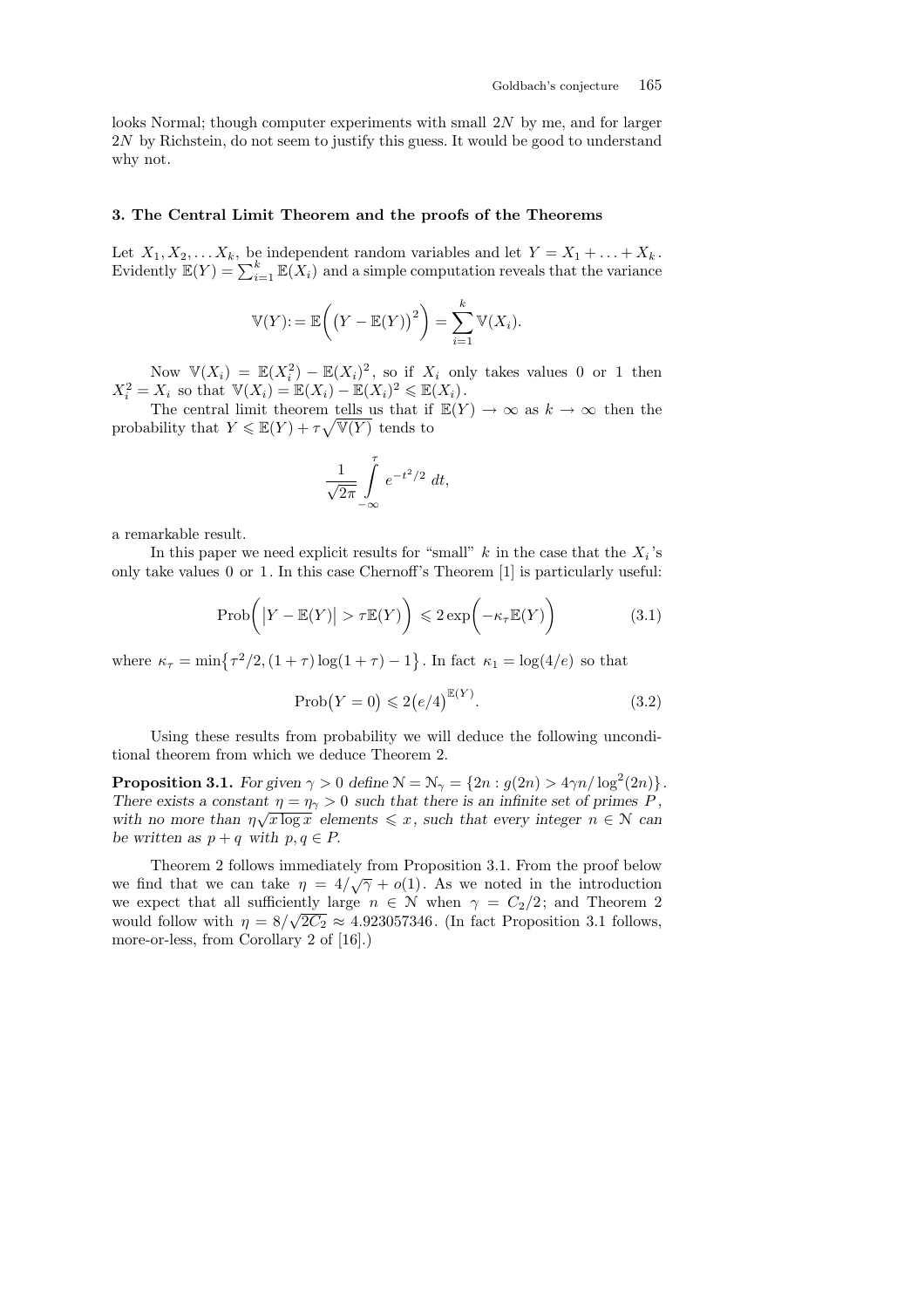Note that, by a strong form of the result of Chudakov/Van der Corput/Estermann, we know that almost all integers *n* belong to  $N$  if  $\gamma$  is sufficiently small.

In this section we define  $P_n =$ { primes  $p < n/2$  : *p* and  $n - p$  is prime} and so  $\#P_n > \gamma n / \log^2 n + O(1)$  if  $n \in \mathbb{N}_{\gamma}$ .

 $\mathcal{L} \mathcal{L} + \mathcal{L}(\mathcal{L})$  be a positive real-valued function such that  $\theta(x)/\sqrt{x}$  is decreasing for sufficiently large *x*, with limit 0.

Let  $\{w_p, p \text{ prime}\}\$  be independent random variables with each  $w_p = 0$  or 1, and

$$
\text{Prob}(w_p = 1) = \theta(p) / \sqrt{p}.
$$

For each  $p \in P_n$  define  $v_{n,p} = w_p w_{n-p}$  and note that these are independent random variables. We have

$$
\mathbb{E}(v_{n,p}) = \mathbb{E}(w_p)\mathbb{E}(w_{n-p}) = \frac{\theta(p)}{\sqrt{p}}\frac{\theta(n-p)}{\sqrt{n-p}} \geqslant \left(\frac{\theta(n)}{\sqrt{n}}\right)^2
$$

if *p* is sufficiently large (independent of *n*). Therefore for

$$
Y_n = \sum_{p \in P_n} v_{n,p},
$$

and  $n \in \mathcal{N}$ , we have

$$
\mathbb{E}(Y_n) = \sum_{p \in P_n} \mathbb{E}(v_{n,p}) \geqslant \left(\frac{\theta(n)}{\sqrt{n}}\right)^2 \cdot \frac{\gamma n}{\log^2 n} + O(1) = \gamma \left(\frac{\theta(n)}{\log n}\right)^2 + O(1).
$$

**Proof of Proposition 3.1.** Taking  $\theta(x) = 2\left( (\log^3 x)/\gamma \right)^{1/2}$  we get  $\mathbb{E}(Y_n) \geq 0$  $4 \log n + O(1)$  and so, by  $(3.1)$ ,

$$
\text{Prob}(Y_n = 0) \ll (e/4)^{4\log n} \ll 1/n^{3/2}.
$$
 (3.3)

Thus

$$
E_{\theta} := \mathbb{E}(\#\{n \in \mathbb{N}: Y_n = 0\}) \leqslant \sum_{n \in \mathbb{N}} \operatorname{Prob}(Y_n = 0) \ll \sum_{n \geqslant 1} \frac{1}{n^{3/2}} \ll 1.
$$

Note that

$$
Prob(\#\{n \in \mathbb{N}: Y_n = 0\} > 100E_\theta) \le 1/100.
$$

Thus if we choose a set of primes *P* "at random" (where "at random" is according to our probabilities above) then there is a  $\geqslant$  99% chance that no more than  $100E_{\theta}$  elements of N are not the sum of two elements of P (and so there certainly exists such a set *P*). For such  $n \in \mathcal{N}$ , add *p* and *q* to *P* for some primes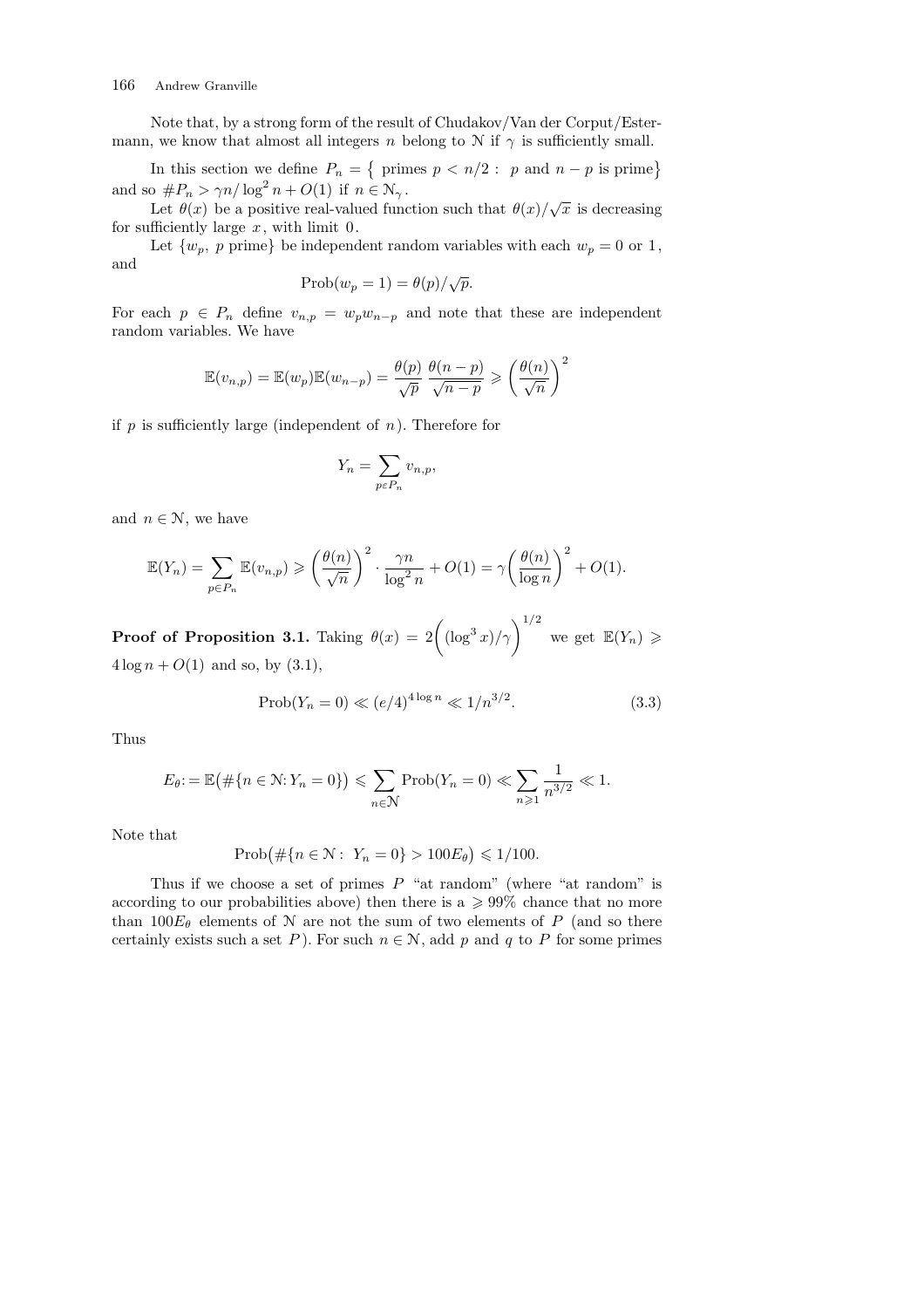$p, q$  with  $p + q = n$ . Thus our new set of primes  $P'$  has the desired property; and  $P' \setminus P$  is finite.  $\overline{a}$ 

Next we wish to examine  $P(x) = \#\{p \in P : p \leq x\}$ : Let  $W_x = \sum_{p \leqslant x} w_p$  so that

$$
\mathbb{E}(W_x) = \sum_{p \leqslant x} \frac{\theta(p)}{\sqrt{p}} = \frac{2}{\sqrt{\gamma}} \sum_{p \leqslant x} \frac{(\log p)^{3/2}}{p^{1/2}} \sim 4\sqrt{\frac{x}{\gamma} \log x}
$$

by the prime number theorem. By (3.1) we see that

$$
W_x \ll \sqrt{x \log x}
$$

with probability  $1 - o(1)$  and thus Proposition 3.1 follows.

**Proof of Theorem 3.** By the result of Chudakov/Van der Corput/Estermann we know that  $\#\{n \in \mathbb{N} : n \leq x\} \sim x/2$ . Let  $\vartheta(x) = A \log x$  for some very large  $A > 0$ , in the argument above, so that  $\mathbb{E}(Y_n) = \gamma A^2 + o(1)$ , and thus Prob  $(Y_n = 0) \ll (e/4)^{\gamma A^2}$  for each  $n \in \mathbb{N}$ . Therefore

$$
\mathbb{E}\left(\#\{n \leq x : Y_n = 0\}\right) \leq \#\{n \leq x : n \notin \mathbb{N}\} + \sum_{\substack{n \leq x \\ n \in \mathbb{N} \\ n \in \mathbb{N}}} \text{Prob}\left(Y_n = 0\right)
$$

$$
\leq o(x) + O\left(x\left(e/4\right)^{\gamma A^2}\right),
$$

and so there certainly exist such sets *P* with

$$
\#\{n \leqslant x: Y_n = 0\} \ll x(e/4)^{\gamma A^2}.
$$

At the same time we note that

$$
\mathbb{E}(W_x) = A \sum_{p \leqslant x} \frac{\log p}{\sqrt{p}} \sim 2Ax^{1/2}.
$$

Thus in Theorem 3 we may take  $\varepsilon \asymp (e/4)^{\gamma A^2}$  so that  $\kappa_{\varepsilon} = 3A \asymp$ p log(1*/ε*)*.*

### **4. Heuristic**

Let  $W_n$  be independent random variables with each  $W_n = 0$  or 1 and Prob  $(W_n = 1)$  $1$ ) =  $\theta(n)/\sqrt{n}$ . Let  $\mathbb{Z}_n = \sum_{a+b=n} W_a W_b$ . Then

$$
\text{Prob}(\mathbb{Z}_n = 0) = \prod_{1 \leq a \leq n/2} \text{Prob}(W_a W_{n-a} = 0)
$$

$$
= \prod_{1 \leq a \leq n/2} \left(1 - \frac{\theta(a)}{\sqrt{a}} \frac{\theta(n-a)}{\sqrt{n-a}}\right)
$$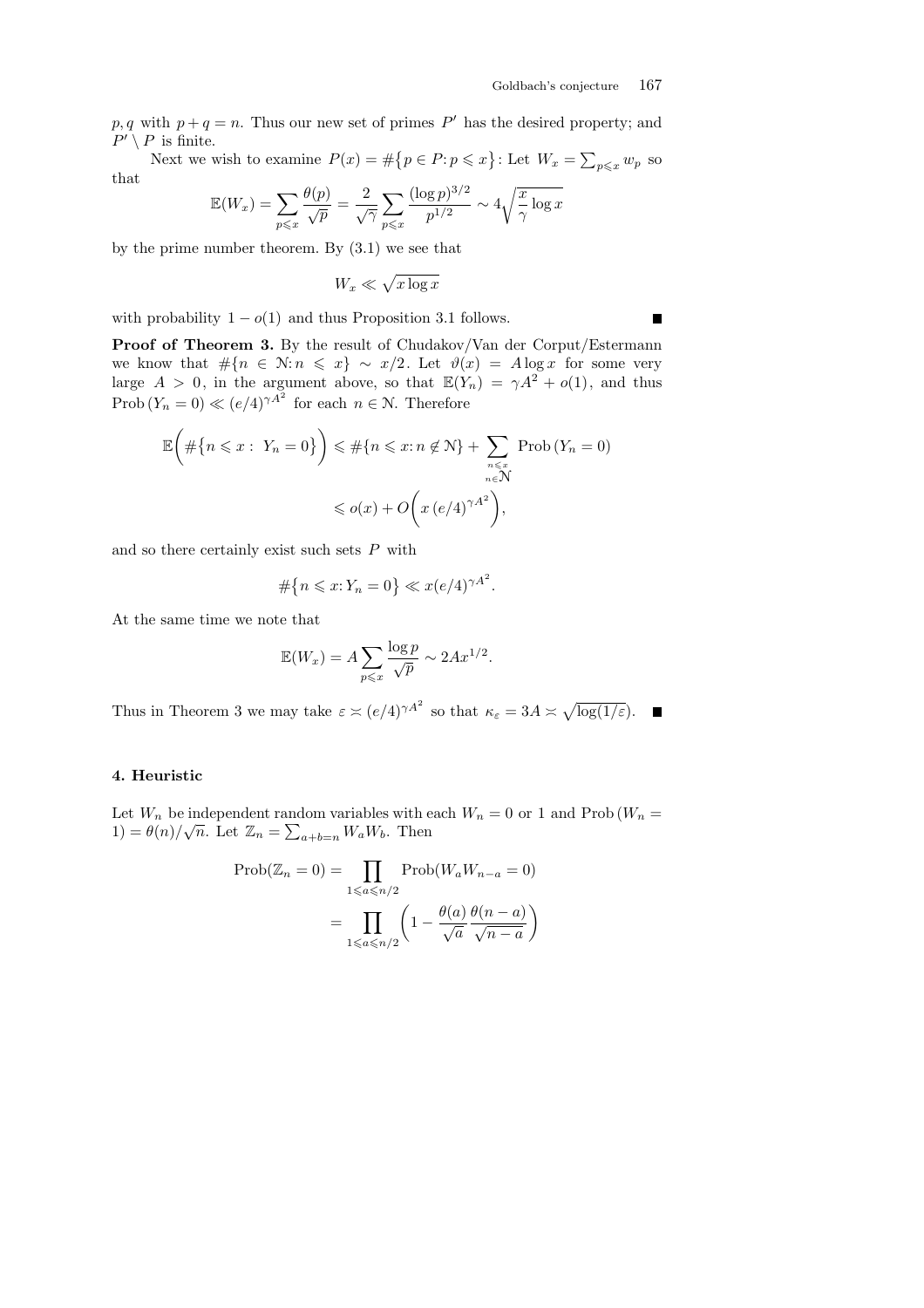Now

$$
\sum_{a \leq n-1} \left( \frac{\theta(a)\theta(n-a)}{\sqrt{a}\sqrt{n-a}} \right)^2 \leq \left( \max_{a \leq n} \theta(a) \right)^4 \sum_{a \leq n-1} \frac{1}{a(n-a)} \leq \frac{\log n}{n} \max_{a \leq n} (\theta(a))^4.
$$

So if  $\theta(a) = a^{o(1)}$ ,

$$
\text{Prob}\left(\mathbb{Z}_n = 0\right) \sim \exp\left(-\sum_{1 \leq a < n/2} \frac{\theta(a)\theta(n-a)}{\sqrt{a(n-a)}}\right).
$$

Suppose *θ* is non-decreasing and *θ*  $n^{1-o(1)}$   $\sim \theta(n)$ . Then it can be shown that

$$
\sum_{1 \leqslant a < n/2} \frac{\theta(a)\theta(n-a)}{\sqrt{a(n-a)}} \sim \frac{\pi}{2}\theta(n)^2 \text{ since } \int\limits_{0}^{1/2} \frac{dt}{\sqrt{t(1-t)}} = \frac{\pi}{2}.
$$

On the other hand

$$
\mathbb{E}\left(\sum_{a\leqslant n}W_a\right)=\sum_{a\leqslant n}\frac{\theta(a)}{\sqrt{a}}\sim 2\,\theta(n)\sqrt{n}.
$$

Therefore if we have a random set *S* of  $\sim \kappa \sqrt{x}$  integers up to *x*, then we expect that about  $e^{-\pi \kappa^2/8}x$  of the integers  $n \leq x$  are not the sum of two elements of *S*. In particular we don't believe that the corollary can be improved.

Moreover we expect all but finitely many integers to be the sum of two elements of *S* provided

$$
\sum_{n} \exp\left(-\frac{\pi}{2} \theta(n)^2\right) \text{ converges.}
$$

This happens for *θ*(*n*)*>*  $\sqrt{(\frac{2}{\pi} + \varepsilon)}$  $\overline{a}$ log *n*. So we doubt the consequence of Theorem 2 can be improved (though this suggests we must have  $\eta > \sqrt{8/\pi} \approx 1.595769122$ , whereas above we suggested we could take  $\eta$  < 4.923057346... so there is still some room for improvement).

# **5. Goldbach and the Generalized Riemann Hypothesis**

The explicit version of the prime number theorem gives a formula of the form

$$
\sum_{p \leqslant x} \log p = x - \sum_{\substack{\rho \\ |\text{Im}\,\rho| \leqslant x}} \frac{x^{\rho}}{\rho} + O(\log^2 x),
$$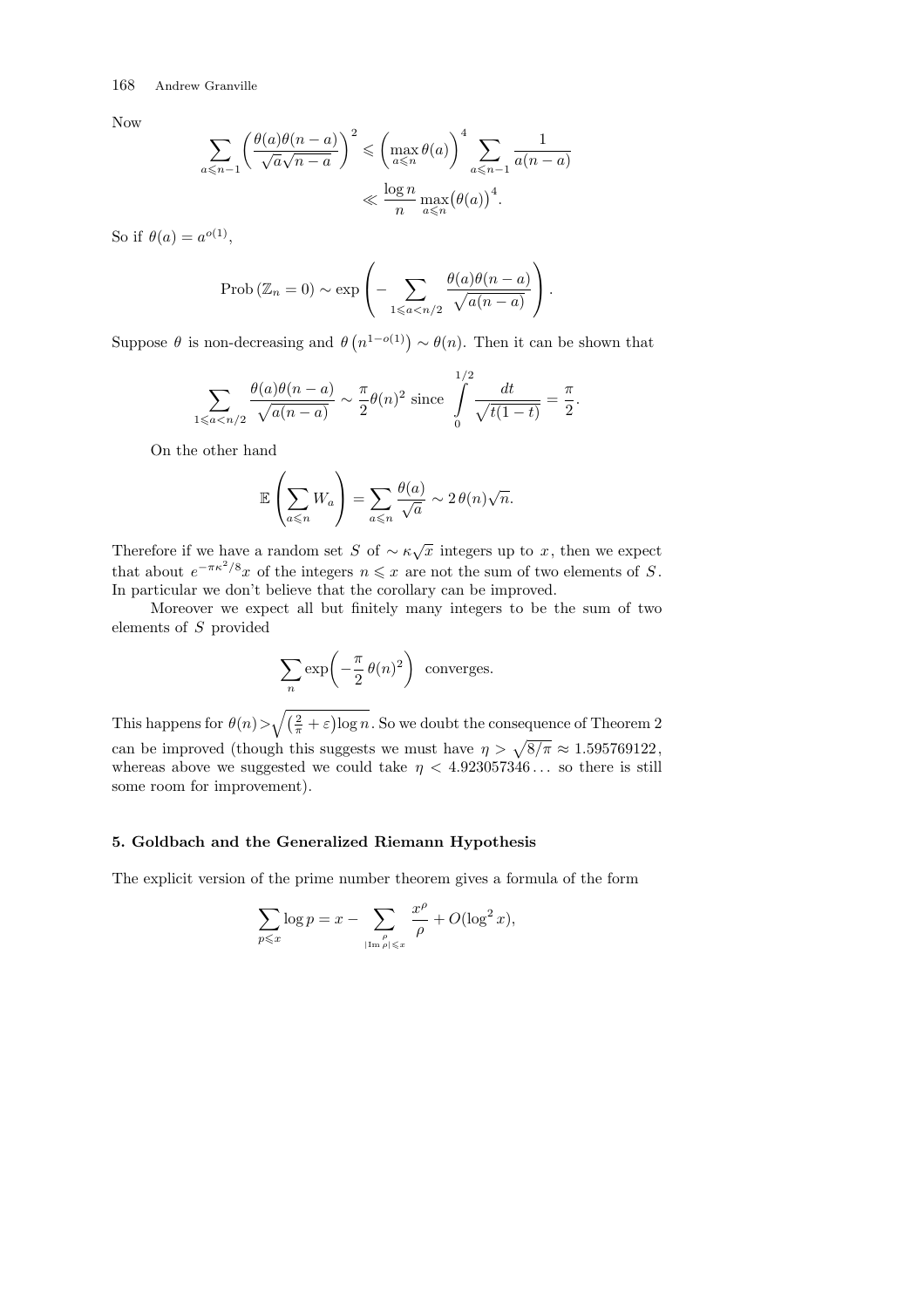where the sum is over zeros  $\rho$  of  $\zeta(\rho) = 0$  with  $\text{Re}(\rho) > 0$ . In Littlewood's famous paper [7] he investigates the sign of  $\pi(x) - \text{Li}(x)$  by a careful examination of a  $\sum_{p:\text{ }|\text{Im } \rho| \leqslant T}$  Li(*x*<sup>*p*</sup>), showing that this gets bigger than  $x^{1/2-\varepsilon}$  for certain values of *x*, and smaller than  $-x^{1/2-\epsilon}$  for other values of *x*. His method can easily be modified to show that the above implies that

$$
\max_{y \leq x} \left| \sum_{p \leq y} \log p - y \right| = x^{B + o(1)}
$$

where  $B = \sup \{ \text{Re } \rho : \zeta(\rho) = 0 \}$  (note that  $1 \ge B \ge 1/2$ ). By partial summation it is not hard to show that

$$
\sum_{2N \leq x} G(2N) = \sum_{p+q \leq x} \log p \log q = \frac{x^2}{2} - 2 \sum_{\substack{\rho \\ |\text{Im}\,\rho| \leq x}} \frac{x^{1+\rho}}{\rho(1+\rho)} + O(x^{2B+o(1)}) \quad (5.1)
$$

so that, by Littlewood's method,

$$
\max_{y \leq x} \left| \sum_{2N \leq y} G(2N) - \frac{y^2}{2} \right| = x^{1 + B + o(1)}.
$$

Therefore the Riemann Hypothesis  $(B = 1/2)$  is equivalent to the conjectured estimate  $\overline{\phantom{a}}$ 

$$
\sum_{2N\leq x} G(2N) = \frac{x^2}{2} + O\left(x^{3/2 + o(1)}\right). \tag{5.2}
$$

This implies Theorem 1A since

$$
\sum_{2n \leq x} J(2n) = C_2 \sum_{2n \leq x} 2n \sum_{\substack{d \mid n \\ d \text{ odd}}} \frac{\mu^2(d)}{\prod_{p|d} (p-2)}
$$
  
=  $2C_2 \sum_{\substack{d \leq x/2 \\ d \text{ odd}}} \frac{\mu^2(d)}{\prod_{p|d} (p-2)} \sum_{\substack{n \leq x/2 \\ d|n \\ d \text{ odd}}} n$   
=  $2C_2 \sum_{\substack{d \leq x/2 \\ d \text{ odd}}} \frac{\mu^2(d)}{\prod_{p|d} (p-2)} \left(\frac{x^2}{8d} + O(x)\right)$   
=  $\frac{x^2}{2} + O(x \log x).$  (5.3)

Going further we note that for any coprime integers  $a, q \geq 2$ 

$$
\sum_{\substack{p \leq x \\ p \equiv a \pmod{q}}} \log p = \frac{1}{\phi(q)} \left( x - \sum_{\substack{\chi \pmod{q} \\ \chi \pmod{q}}} \overline{\chi}(a) \sum_{\substack{\rho: L(\rho, \chi) = 0 \\ |\text{Im } \rho| \leq x}} \frac{x^{\rho}}{\rho} \right) + O(\log^2(qx));
$$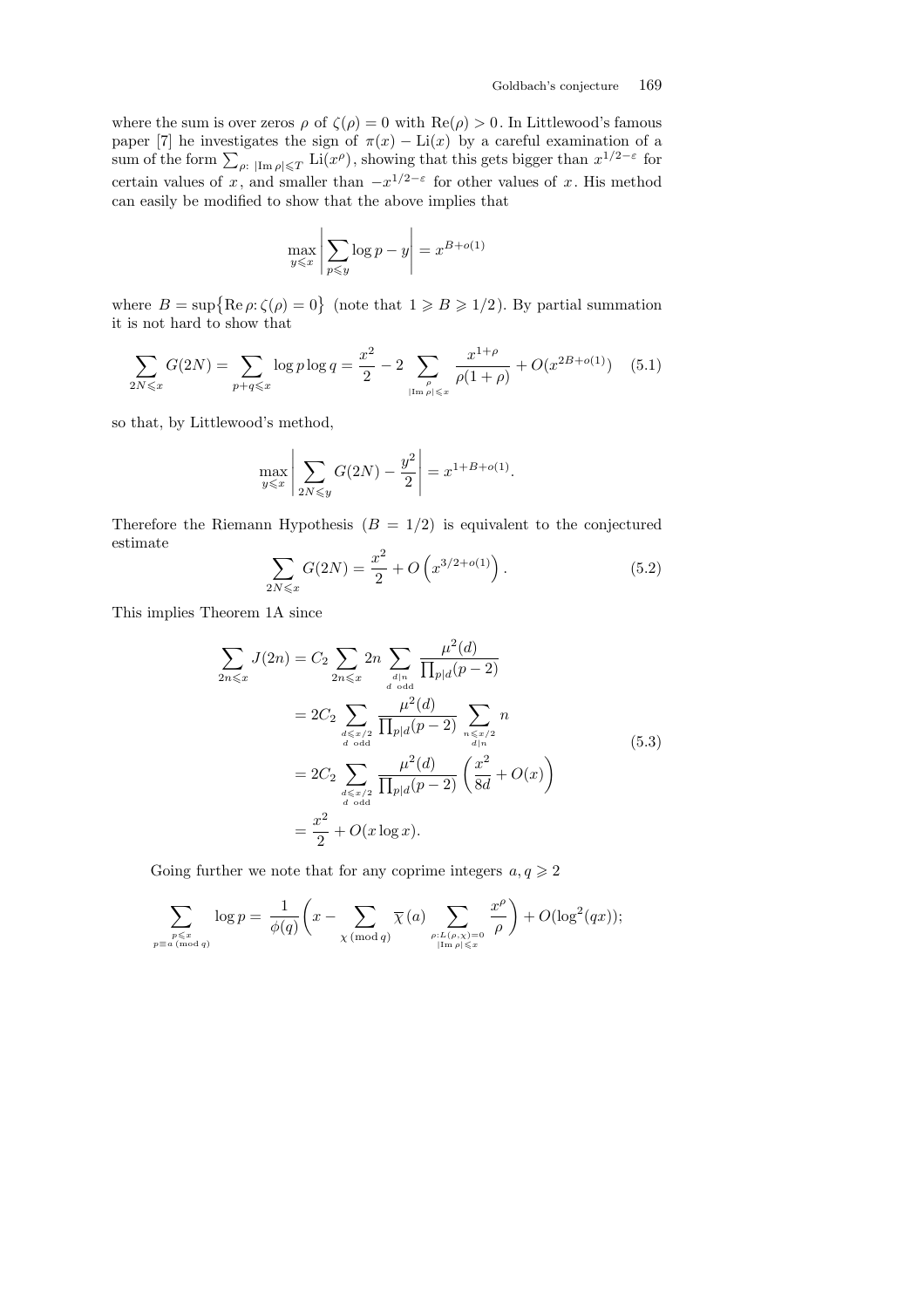and thus

$$
\max_{y \leqslant x} \bigg| \sum_{\substack{p \leqslant y \\ p \equiv a \pmod{q}}} \log p - \frac{y}{\phi(q)} \bigg| = x^{B_q + o(1)},\tag{5.4}
$$

where  $B_q = \sup\{\text{Re }\rho: L(\rho, \chi) = 0 \text{ for some } \chi \pmod{q}\}\.$  R.C. Vaughan noted, in an exchange of email, that by the same methods but now using the above formula, we get a remarkable cancellation which leads to the explicit formula

$$
\sum_{\substack{2N \leqslant x \\ q \nmid 2N}} G(2N) - \frac{1}{\phi(q)} \sum_{\substack{2N \leqslant x \\ \chi \pmod{q}}} G(2N)
$$
\n
$$
= \frac{1}{\phi(q)} \sum_{\substack{\chi \pmod{q} \\ \chi \neq \chi_0}} \chi(-1) \sum_{\substack{\rho: L(\rho,\chi)=0 \\ \sigma: L(\sigma,\overline{\chi})=0 \\ |\operatorname{Im}\rho|, |\operatorname{Im}\sigma| \leqslant x}} c_{\rho,\sigma} x^{\rho+\sigma} + O(x \log^2(qx))
$$

where  $c_{\rho,\sigma} =$  $\frac{1}{6}$ 0  $\frac{1}{\rho}(1-t)^{\rho}t^{\sigma-1}$  *dt* is a constant depending only on  $\rho$  and  $\sigma$  (and note that  $c_{\rho,\sigma} = c_{\sigma,\rho}$ , integrating by parts, when Re  $\rho$ , Re  $\sigma > 0$ ). Thus Theorem 1C follows since  $c_{\rho,\sigma} \leq (1/\rho) \int_0^1$  $\int_0^1 t^{\sigma-1} dt = 1/\rho \sigma$  and as  $\sum_{|\text{Im } \sigma| \leq x} 1/\rho \ll \log^2(qx)$ . As in the proof of (5.3) we have

$$
\sum_{\substack{2n \leq x \\ q|2n}} J(2n) = \frac{x^2}{2\phi(q)} + O(x \log x). \tag{5.5}
$$

Now, Hardy and Littlewood showed that Generalized Riemann Hypothesis implies that  $\overline{1}$ l,

$$
\sum_{2n \leq x} \left| G(2n) - J(2n) \right|^2 \ll x^{5/2 + o(1)}.
$$
\n(5.6)

We expect, as we saw in section 2, that  $G(2n) - J(2n) \ll n^{1/2 + o(1)}$  and so we believe that l, l,

$$
\sum_{2n \leq x} \left| G(2n) - J(2n) \right|^2 \ll x^{2 + \delta + o(1)} \tag{5.7}
$$

for  $\delta = 0$ . This implies, by Cauchy's inequality, that

$$
\sum_{2n \leq x} G(2n) = \sum_{2n \leq x} J(2n) + O\left(x^{\frac{3+\delta}{2} + o(1)}\right)
$$

$$
= x^2/2 + O\left(x^{(3+\delta)/2 + o(1)}\right)
$$

by (5.3), which implies the Riemann Hypothesis if  $\delta = 0$  (as after (5.2) above); and implies that  $\zeta(\rho) \neq 0$  if Re $\rho > 3/4$  if  $\delta = 1/2$  (that is, assuming Hardy and Littlewood's (5.6))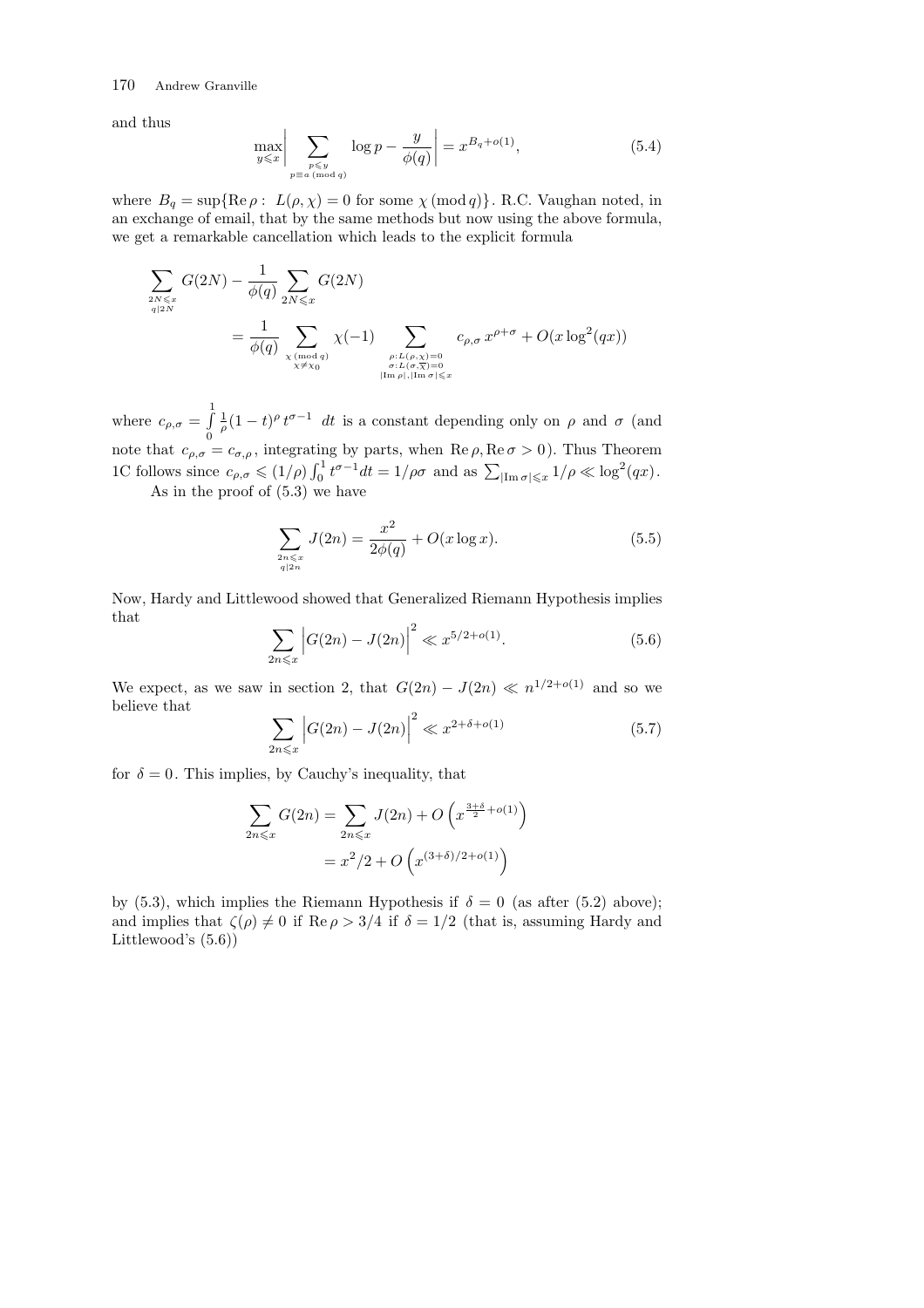We find that (1.2) is too delicate to obtain the Riemann Hypothesis for  $L(s, \chi)$ ,  $\chi \pmod{q}$  from (5.7). Instead we note that

$$
\sum_{\substack{2N \leq x \\ 2N \equiv 2 \pmod{q}}} G(2N) = c_q \left( \frac{x^2}{2} - 2 \sum_{\substack{m|q \\ m \text{ odd}}} \frac{\mu(m)}{\prod_{\substack{p|m \\ p>2}} (p-2)} \sum_{\substack{\chi \bmod{m} \\ \chi \text{ primitive}}} \overline{\chi}(2) \sum_{\substack{\rho: L(\rho, \chi) = 0 \\ |\text{Im }\rho| \leqslant x}} \frac{x^{\rho+1}}{\rho(\rho+1)} \right)
$$

plus an error term  $O(x^{2B_q+o(1)})$ , where  $c_q = \frac{(2,q)}{q}$ *q*  $\prod_{p \text{ odd}} p |q \choose p \text{ odd}$ *p*(*p*<sup>−2</sup>)</sub> *As* in (5.3) one can show that

$$
\sum_{\substack{2N \leqslant x \\ 2N \equiv 2 \pmod{q}}} J(2N) = c_q \frac{x^2}{2} + O(x \log x),
$$

so that

$$
\sum_{\substack{2N \le x \\ 2N \equiv 2 \pmod{q}}} (G(2N) - J(2N)) = O(x^{1+C_q + o(1)})
$$

where  $C_q = \sup\{\text{Re }\rho : L(\rho, \chi) = 0 \text{ for some } \chi \text{ mod } m, \text{ where } m|q \text{ and } m \text{ is odd}\}$ and squarefree*}*. This implies Theorem 1B. By the above we see that if (5.7) holds with  $\delta = 0$  then  $C_q = 1/2$  and thus the Riemann Hypothesis follows for *L*-functions with squarefree conductor (this was also proved in unpublished work of Montgomery and Vaughan [8] in 1971 by somewhat different means). Surely one can obtain the Riemann Hypothesis for *L*-functions with other conductors by this method, though I have, as yet, been unable to do so.

## **6. Multi-sums**

By methods similar to the previous section one can easily show (1.3) so that

$$
\max_{y \leq x} \left| \sum_{n \leq y} G(n) - \frac{y^k}{k!} \right| = x^{k-1+B+o(1)}.
$$
 (6.1)

Therefore the Riemann Hypothesis is equivalent to the conjectured estimate

$$
\sum_{n \leq x} G_k(n) = \frac{x^k}{k!} + O\left(x^{k-1/2 + o(1)}\right).
$$

To use the heuristic of Section 2 we note that

$$
\begin{aligned} &\# \{a_1, \dots, a_k \bmod p : p \nmid a_1 \dots a_k \text{ and } a_1 + \dots + a_k \equiv n \bmod p \} \\ &= \frac{(p-1)^k - (-1)^k}{p} + (-1)^k \delta_{n,0}, \end{aligned}
$$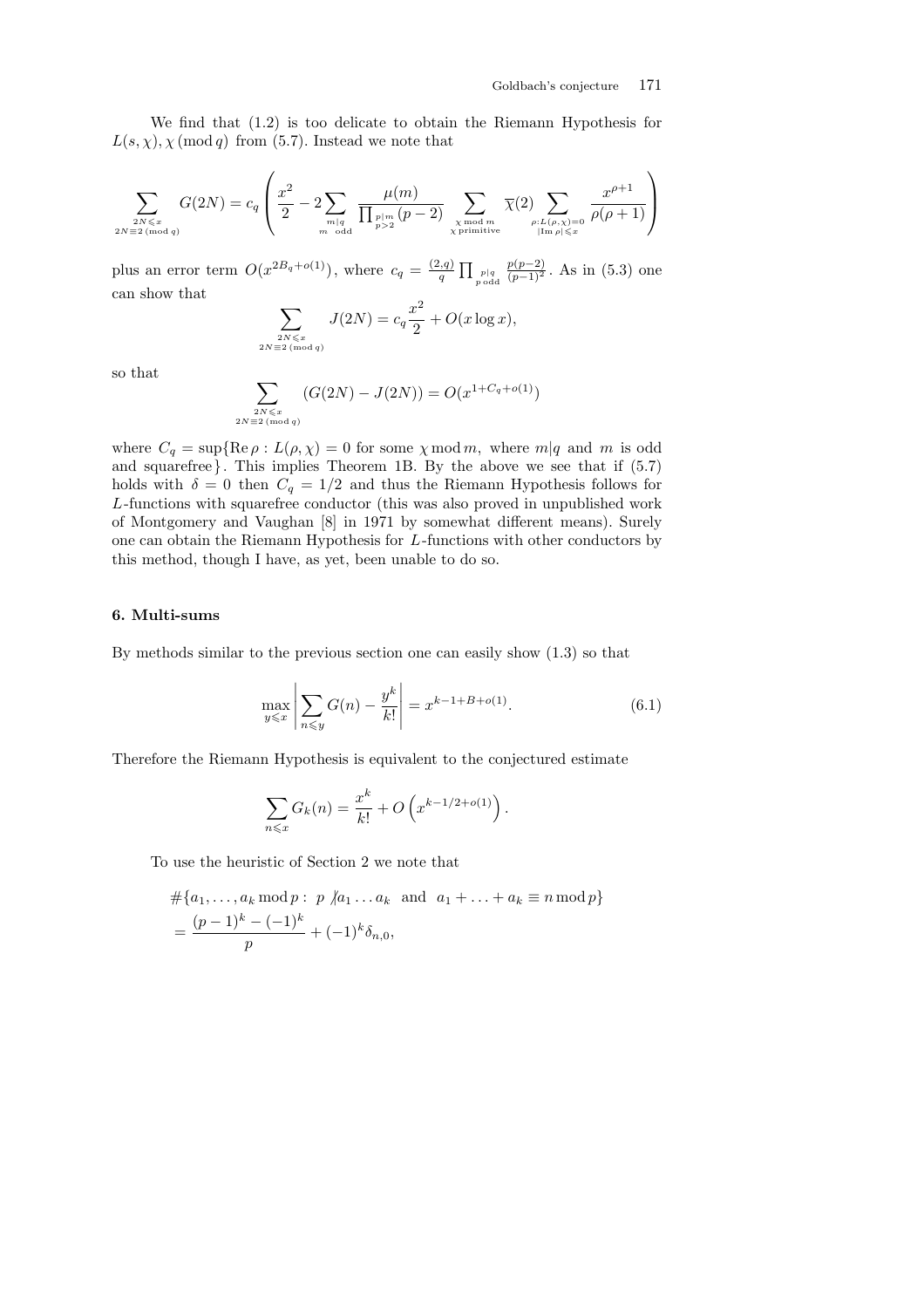where  $\delta_{i,j} = 1$  if  $i = j$ , and  $= 0$  otherwise. Now define

$$
C_k = 2 \prod_{p>2} \frac{(p-1)^k - (-1)^k}{(p-1)^k}.
$$

If  $n \neq k \mod 2$  then define  $J_k(n) = 0$ . If  $n \equiv k \mod 2$  then define

$$
J_k(n) = C_k \frac{n^{k-1}}{(k-1)!} \prod_{\substack{p \mid n \\ p > 2}} \left(1 + \frac{p(-1)^k}{(p-1)^k - (-1)^k}\right)
$$

*.*

Let  $\varepsilon_d$  be a multiplicative function with  $\varepsilon_p := p(-1)^k / ((p-1)^k - (-1)^k)$ . Then

$$
\sum_{n \leq x} J_k(n) = C_k \sum_{\substack{n \leq x \\ n \equiv k \mod 2}} \frac{n^{k-1}}{(k-1)!} \sum_{\substack{d \mid n \\ d \text{ odd}}} \mu^2(d) \varepsilon_d
$$

$$
= C_k \sum_{\substack{d \leq x \\ d \text{ odd}}} \mu^2(d) \varepsilon_d \left(\frac{x^k}{2d(k!)} + O(x^{k-1})\right)
$$

$$
= C_k \frac{x^k}{2(k!)} \prod_{p>2} \left(1 + \frac{\varepsilon_p}{p}\right) + O(x^{k-1}) = \frac{x^k}{k!} + O(x^{k-1})
$$

for  $k \geqslant 3$ . We deduce Theorem 1D.

# **7. Concluding remark**

Evidently  $0 \leq g(2N) \leq 2\pi(2N) - \pi(N) - \pi(N-1)$ . Goldbach's conjecture asserts that this lower bound in not attained for any  $N > 1$ , that is  $g(2N) \neq 0$  for  $N \geq 2$ . We might also ask how often the upper bound is attained? One finds that this upper bound is attained for  $2N = 210$  and Deshouillers, Narkiewicz, Pomerance and I proved [3] that this is the largest even integer for which this upper bound is obtained. It is with this collaboration in mind that I am happy to dedicate this further article on the Goldbach problem to Jean-Marc.

**Acknowledgements.** I would like to thank Dan Goldston and Bob Vaughan for useful email discussion concerning section 6; Joerg Richstein for doing the requested calculations from section 2; and the referee for pointing out the references [2] and [4].

## **References**

- [1] Noga Alon and Joel H. Spencer, *The Probabilistic Method*, Wiley 1992.
- [2] N. Chudakov, *On Goldbach's problem* (Russian), Dokl. Akad. Nauk SSSR **17** (1937), 331–334.